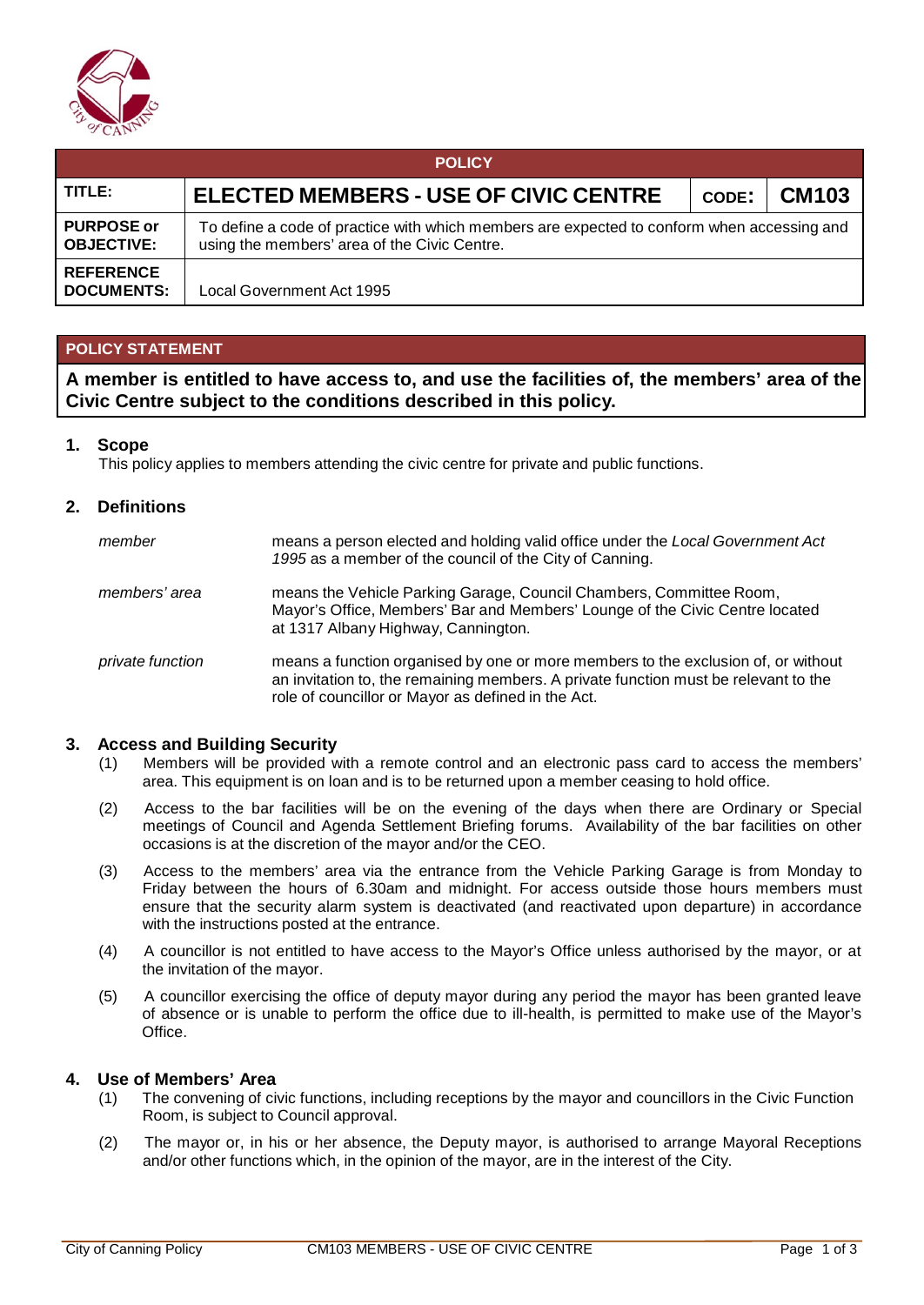- (3) The mayor may use the members' area to entertain visitors, community leaders, business people and other persons as appropriate.
- (4) The cost associated with the functions described in (1), (2) and (3) above will be met by the City. (Account: Civic Functions).
- (5) Councillors may:
	- (a) Invite residents, ratepayers and persons having business with the City to meet privately with them in the members' area;
	- (b) Use the members' area to receive visitors to the City with whom they have a private association. Such use is subject to:
		- (i) the Councillor making suitable arrangements with the Executive Support Officer regarding availability, access and use of the facilities, and
		- (ii) the use being recorded on the City's formal Notice of Meetings schedule.

#### **5. Limit on Number of Visitors**

The maximum number of visitors at a function permitted under clauses 3(3) and 3(5) will be limited to six (6), except where the visitors are members of parliament, or members of other local governments.

#### **6. Use of Council Chambers**

Use of the Council Chambers will, as a rule, be restricted to:

- (1) Ordinary and Special Meetings of the Council;
- (2) Agenda Settlement Briefing forums;
- (3) WALGA Zone and associated WALGA meetings;
- (4) Joint Development Assessment Panel meetings.

Use of the Council Chambers for purposes other than those listed above will be at the discretion of the mayor and/or CEO.

Other than water and confectionary, drinks and food are not to be taken into or consumed in the Council Chambers prior to or during a meeting.

#### **7. Use of Committee Room**

In general, use of the Committee Room will be reserved for:

- *(1)* Agenda Settlement Briefing forums;
- (2) Elected members/staff information sessions and workshops;
- (3) Staff meetings;
- (4) Meetings between staff and persons having dealings with the City.

#### **8. Provision and Standard of Catering**

Catering will be provided for elected members and staff attending Council meetings, Agenda Settlement Briefings, information sessions and workshops where these are held after normal working hours or during a luncheon period. The provision of catering on other functions and occasions will be at the discretion of the CEO.

The CEO is also responsible for determining the standard, range and type of food and beverages provided at a meeting or function, or setting an allowable financial limit on an event with catering.

#### **9. Dress Standard**

- (1) Elected members are expected to be dressed in contemporary formal business wear at all Council meetings that are open to the public.
- (2) At the discretion of the mayor the standard of dress may be relaxed at other meetings.